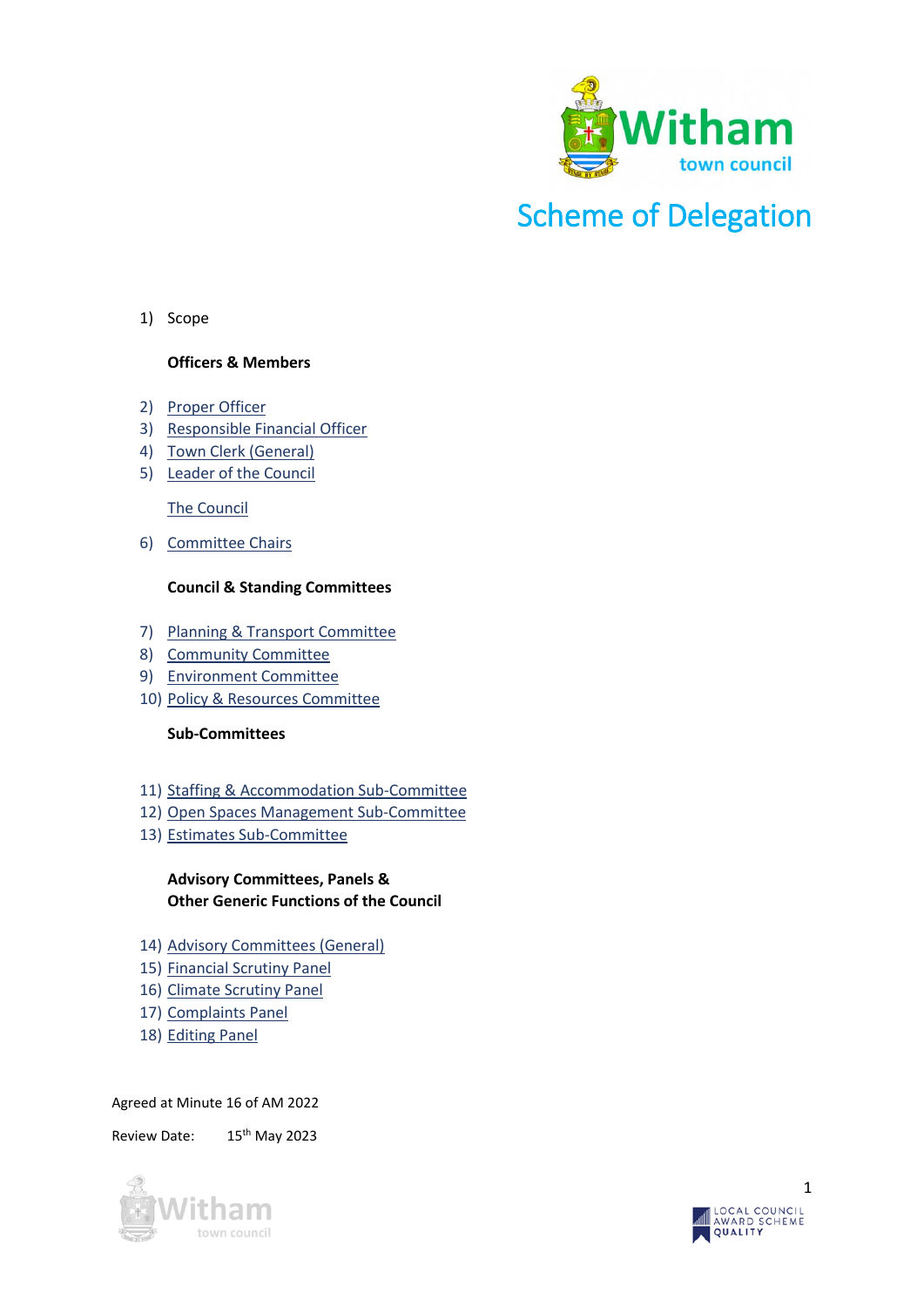#### Scope

- 1.1) The scheme of delegation authorises the Proper Officer, Responsible Financial Officer (Town Clerk) and committees to act with delegated authority in specific circumstances detailed. This Scheme of delegation is overseen by the Council and should be reviewed on an annual basis, taking into account the changing nature of the committee structure.
- 1.2) The Scheme of Delegation should be used to determine an officer's or committee remits and serves to codify the Council's decision-making process.

#### <span id="page-1-0"></span>Proper Officer

2.1) The Proper Officer is the Town Clerk and is responsible for ensuring that the Council's records, assets and processes are kept in good order, regularly reviewed and reported to Council. Specifically, duties of the Proper Office include:

- Receiving declarations of acceptance of office.
- Receiving and recording notices disclosing interests.
- Receiving and retaining plans and documents.
- Sign notices and documents on behalf of the Council.
- Receive copies of bylaws made by a principal local authority.
- Certify copies of bylaws made by the Council
- Draft and publish agenda papers in consultation with the relevant chairperson.
- Sign summons to attend ordinary meetings of the Council.
- Retain custody of the Council's seal for use by resolution.

#### <span id="page-1-1"></span>Responsible Financial Officer

3.1) The Responsible Financial Officer (RFO) is a statutory appointment under S151 of the Local Government Act 1972 and is the Town Clerk. The RFO is accountable to the Council and holds responsibility for determining the Council's form of accounts, ensuring that accounts and maintained in accordance with the Accounts & Audit Regulations in force at any given time. In addition, duties of the RFO include:

- Accountability for the management of budgetary information, reporting and management of reserves.
- Accountability for the timely and proper report of all cashbooks and reconciliations to the Council
- Ensuring investments are carried out in accordance with the Council's Treasury & Investment Policy.
- Maintaining a sound system of internal control and convening the Financial Scrutiny Panel, including implementing the recommendations of the panel.
- Discharging all responsibilities in relation to the Local Government Pension Scheme.



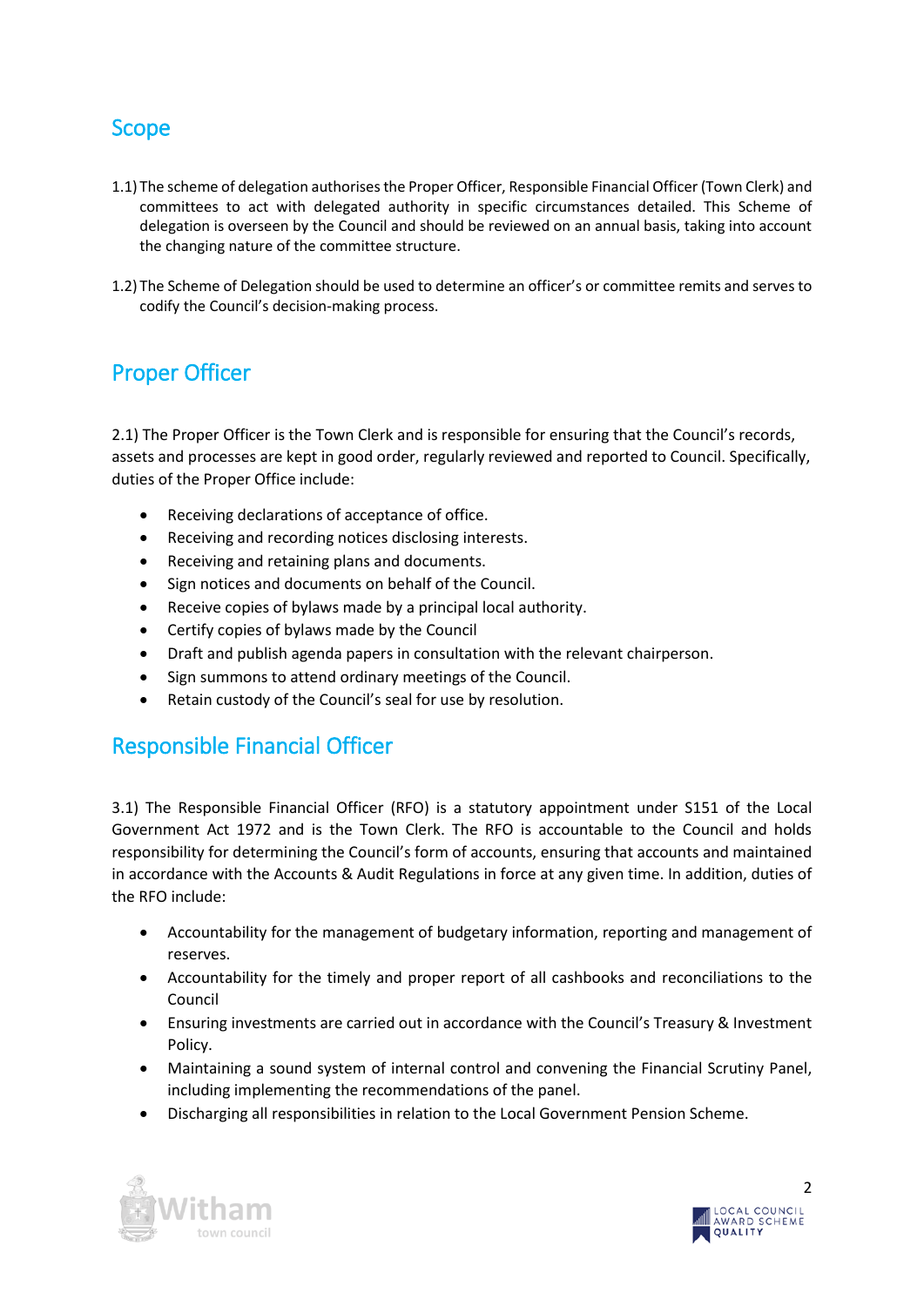# <span id="page-2-0"></span>Town Clerk

4.1) The Role of the Town Clerk is that of 'chief executive' or 'head of paid service' and holds responsibility for presiding over administrative and operational matters, but not matters of policy approval which is reserved for the Council. The Town Clerk is responsible for issuing directions and orders to staff as the principal line manager and is accountable to the Council as a body corporate. The Town Clerk holds delegated authority to undertake the following matters on behalf of the Council:

- Day to day administration of services, together with routine inspection and control
- Day to day supervision and control of all staff employed by the Council
- Personnel matters including capability and disciplinary procedures as set out in the Staff Handbook.
- Deployment of Council resources to discharge the statutory duties of the Council and agreed committee business plans.
- Providing comments to local press and media on behalf of the Council in conjunction with all relevant Members to the subject matter.
- Authorisation to respond immediately to any correspondence, requiring or requesting information or relating to previous decisions of the Council, but not correspondence requiring an opinion to be taken by the Council or its Committees
- Authorisation of routine recurring expenditure within the agreed budget lines.
- Authorisation of expenditure on any general works within the agreed budget lines.
- Authorisation of emergency expenditure outside of an agreed budget in accordance with Financial Regulations, with any such emergency expenditure to be reported to the Council at the earliest opportunity.
- Proposition of new policies and initiatives for consideration by the Council.

4.2) Delegated actions of the Clerk to the Council shall be in accordance with Standing Orders, Financial Regulations and this Scheme of Delegation and in line with directions given by the Council from time to time. Actions and general business being handled by the Clerk and staff should be regularly reported via the 'clerks report' items on each committee agenda.



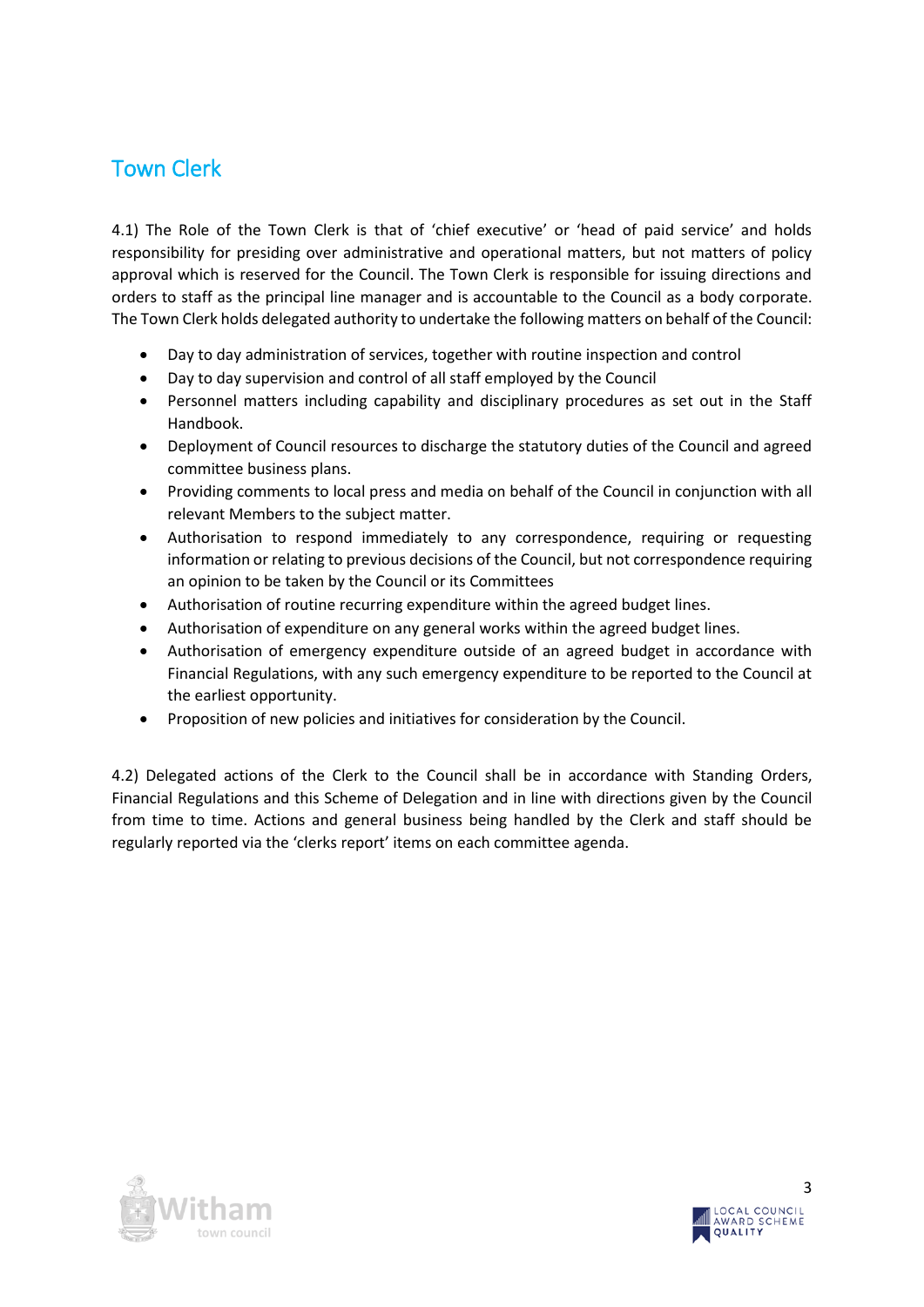# <span id="page-3-0"></span>Leader of the Council

5.1) The Leader of the Council is responsible for representing the majority political party's vision of service to delivery to the public.

5.2) The Council may appoint a Leader of the Council if it so wishes. Since no individual member may act alone in an executive capacity, the Clerk is delegated and directed to work with the Leader to undertake overall management of the business of the council. This includes:

- Day to day decisions on the implementation of Council Policy
- Overseeing work to implement Council Strategy
- Managing Urgent Business
- Liaising with political groups to propose a consensus on Council priorities.

5.3) In the event of any matter arising which requires an urgent decision, the Clerk to the Council shall forthwith consult with the Leader and Mayor and other relevant Committee Chairs and/or Vice Chairs before acting on behalf of the Council.

#### <span id="page-3-1"></span>The Council

The following are reserved matters for the Council to decide, notwithstanding that the appropriate Committee(s) may make recommendations thereon for the Council's consideration.

- Setting the Precept
- **•** Borrowing money
- Approval of the Council's Annual Accounts and the Annual Governance & Accountability Return
- Making, amending or revoking Standing Orders, Financial Regulations, Code of Conduct or this Scheme of Delegation
- Making, amending or revoking bylaws
- Making of orders under any statutory powers
- Approving and adopting the Council's Corporate Strategy
- Discharge of completed corporate strategy items upon notification by the relevant committee.
- The appointment of the Town Clerk taking into account the advice of the Staffing & Accommodation Sub-Committee
- Matters of principle or policy
- All matters of capital expenditure in respect of items subject to the Uniform Project Management Process.
- Receiving all minutes approved by Committees
- Approval of application and renewal for the Local Council Award Scheme
- Nomination and appointment of representatives of the Council to any other authority, organisation or body
- Responses to legislative and other allied consultations excluding those dealt with by the Planning Committee
- Prosecution or defence in a Court of Law other than an Employment Tribunal
- Nomination or appointment of representatives of the Council at any inquiry on matters affecting the Town, excluding those matters specific to a Committee
- Decisions to adopt the General Power of Competence



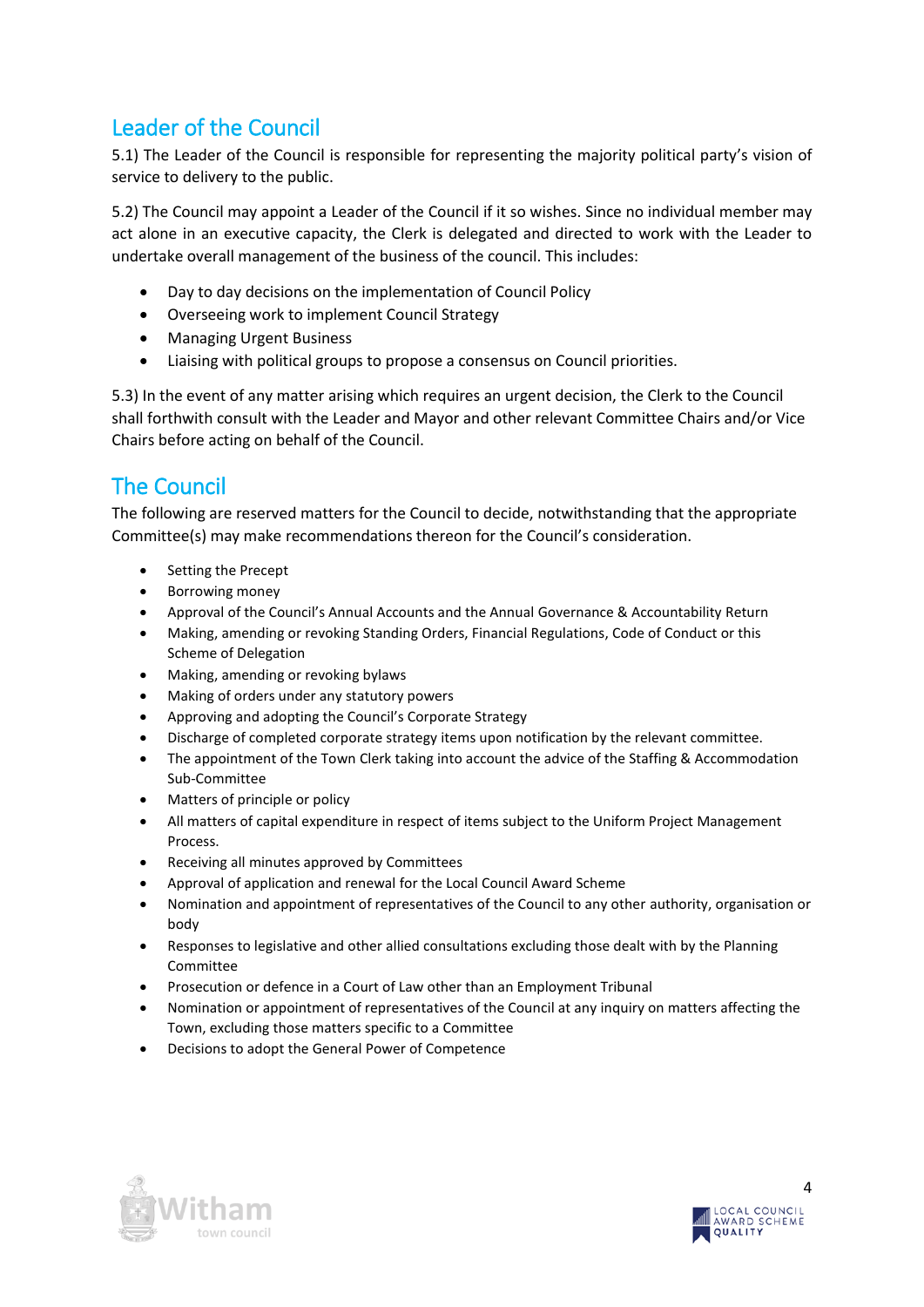# <span id="page-4-0"></span>Committee Chairs

6.1) Committee chairs are responsible for the direction and success of their committee's business. In addition to presiding over meetings and keeping order, committee chairs drive forwards business plans and help their fellow Members form a consensus on items of debate.

6.2) Committee chairs are empowered as the principal stakeholder of their committee and corporate strategy plans to undertake all necessary enquiries with officers on any matter relating to committee business. All officer communications relevant to committees should be considered in the first instance by its respective chair.

6.3) Committee chairs are entitled to a private meeting with the committee clerk to discuss and agree upcoming agenda papers for each committee meeting and may give direction as to the order of business and acceptance of written motions in accordance with standing orders, but may not exclude an item of business from a committee agenda that otherwise satisfies policy.

6.4) Committee chairs and vice chairs are entitled to attend the annual business planning meeting, (usually held in October) in accordance with the Council's adopted Business Planning Process and table early items of business for exploration ahead of committee adoption. Committee chairs and vice chairs are not obliged to partake in the business planning process.

#### <span id="page-4-1"></span>Planning & Transport Committee

7.1) The Planning & Transport Committee serves to provide statutory consultation responses to the Local Planning Authority by reviewing all planning applications notified to it by the LPA. The Committee also shares in common with the Environment Committee an interest in all transport and traffic related matters where such matters relate to material infrastructure.

7.2) The Committee consists of 10 members appointed in accordance with political proportionality.

- All statutory consultation notices received in respect of full planning applications, listed building consent applications and change of use.
- Plans and policy proposals received in relation to Minerals & Waste.
- Matters relating to the National Planning Policy Framework (NPPF)
- Matters relating to the Local Plan and its components.
- Matters relating to the Conservation Areas in Witham.
- Matters of national infrastructure including but not limited to the A12, A120 and Great Eastern Main Line (GEML).
- Any principal matters and correspondence relating to Neighbourhood Plans and recommendations from the Neighbourhood Plan Steering Group.
- Correspondence received from the Local Planning Authority in relation to administrative planning matters.
- Notifications of Tree Preservation Orders made by the District Council.
- Notifications of Traffic Regulation Orders.
- Notifications of decisions taken by the Local Planning Authority.



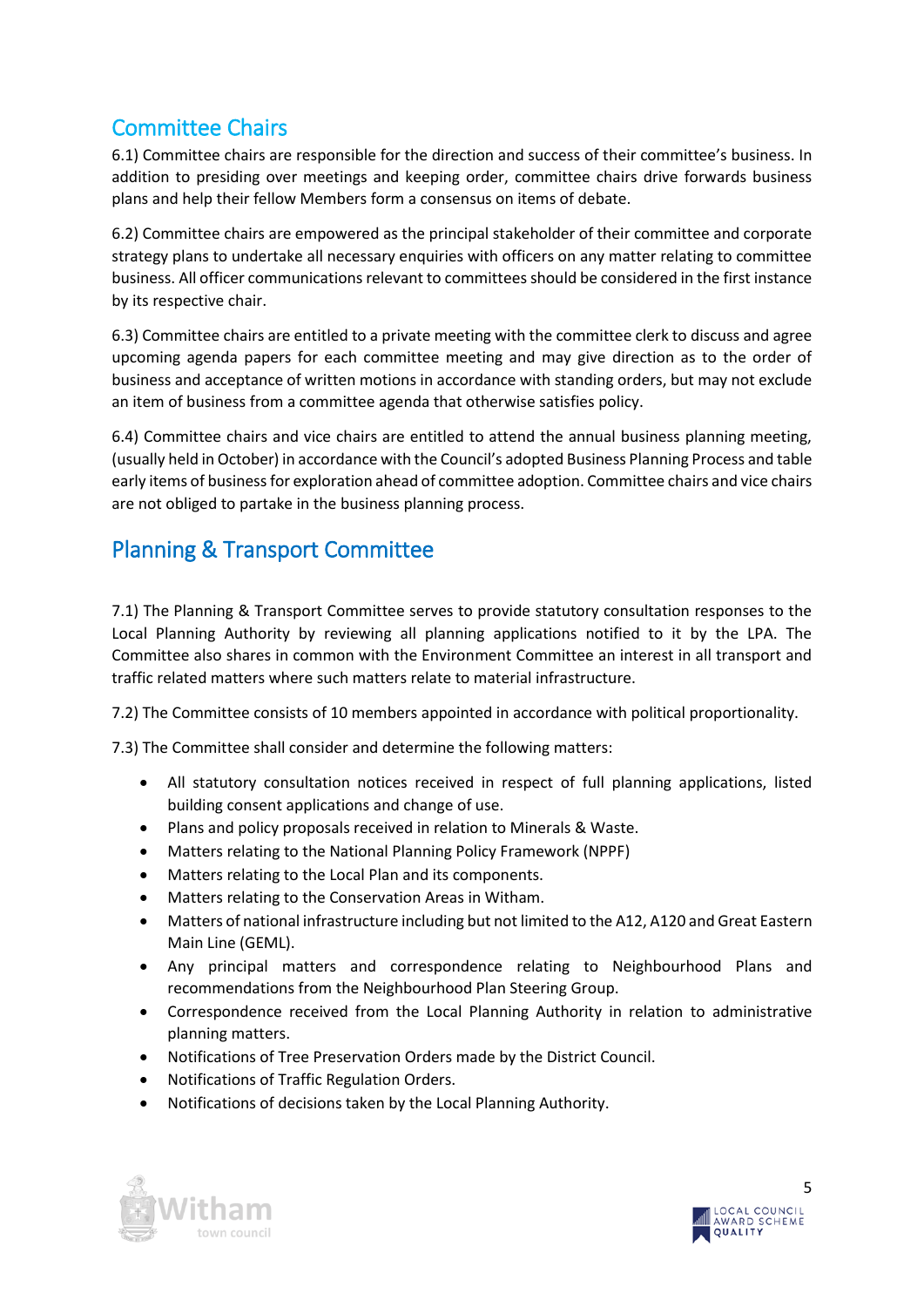# <span id="page-5-0"></span>Community Committee

8.1) The Community Committee serves to respect the interests of Witham's local citizens in respect of anything that directly impacts the local community, including matters of community safety, civil amenity and provision of local services. The Committee also presides over the management of events and key stakeholder relationships.

8.2) The Committee consists of 10 members appointed in accordance with political proportionality.

- Receive reports, recommendations and minutes from advisory committees and panels that may be appointed from time to time.
- All matters relating to the Council's CCTV network and general community safety surveillance.
- Management and oversight of the Council's Community Special Constable Scheme operated in partnership with Essex Police.
- Promotion of community safety awareness and advice to local citizens.
- Matters of public health.
- Matters concerning provision of community transport and bus shelters, but not infrastructure matters.
- Provision of Christmas decorations and celebrations, including Christmas Events.
- **•** Provision of all Town Council run events including Community Day & Witham Puppet Festival, but not mayoral events, which are reserved for notification at Full Council only.
- Matters concerning youth engagement and opportunities.
- Support and oversight of the locally led 'Silver Cinema'.
- All matters relating to the management of allotment sites including the adoption of allotment policy, charges, rates, tenancies and Best Kept Allotment Competition.
- Management and authorisation of the Town Council's Grant Aid Scheme.
- Oversight of the Witham Information Centre including managerial statistics, provision of services and profitability.
- Matters relating to civic celebration, onetime events and Remembrance.



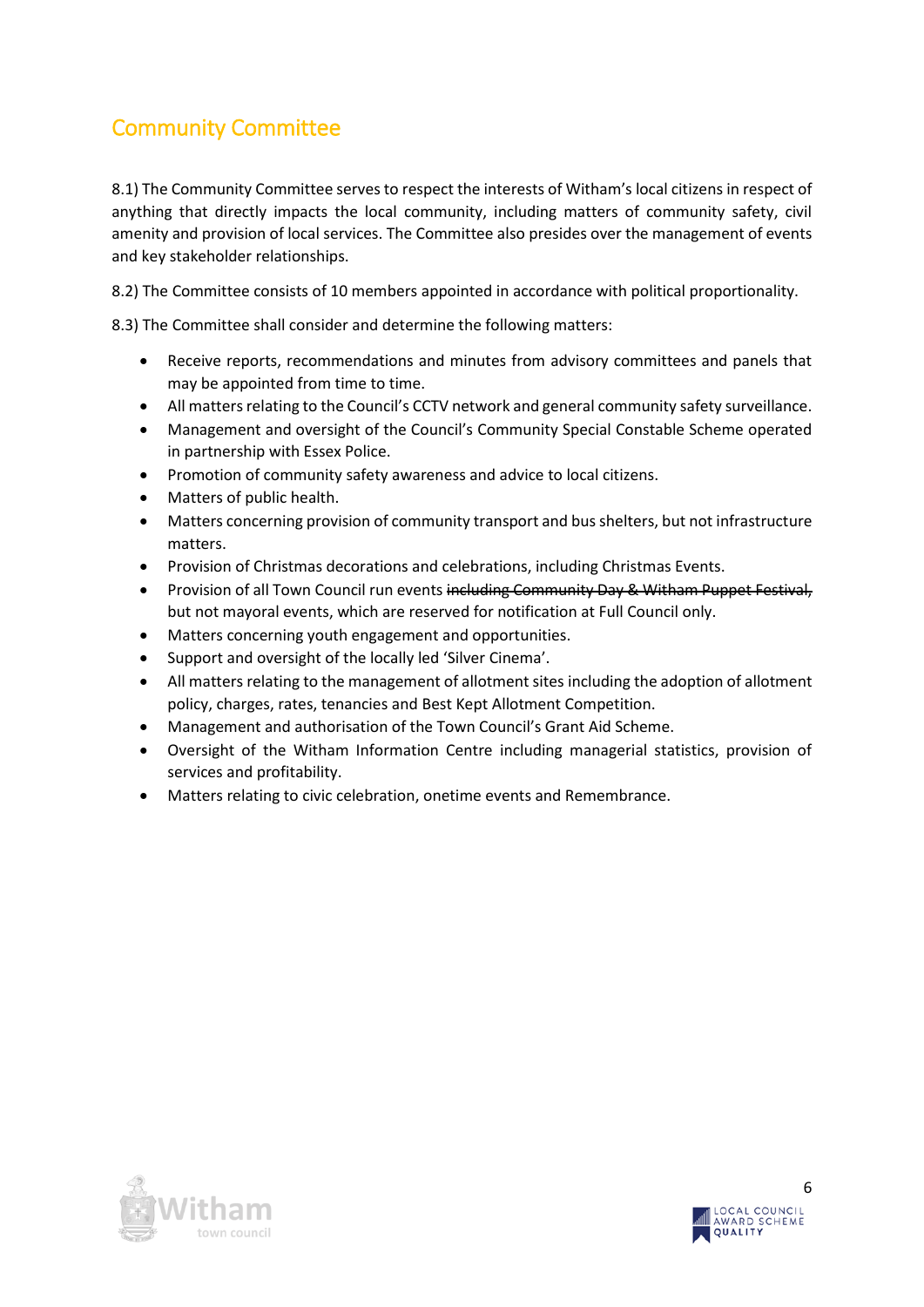### <span id="page-6-0"></span>Environment Committee

9.1) The Environment Committee serves to respect the interests of Witham's local citizens in respect of anything that directly impacts the local environment, including matters of green and open spaces, and commonly shared infrastructure interests with the Planning Committee.

9.2) The Committee consists of 10 members appointed in accordance with political proportionality.

- Receive reports, recommendations and minutes from advisory committees and panels that may be appointed from time to time.
- All matters relating to the Council's managed assets including the River Walk, Whetmead Nature Reserve, Closed Churchyard and James Cooke Wood.
- To receive and adopt management plans as recommended by the Open Spaces Management Sub-Committee.
- To preside over general asset management of furniture and assets located on open spaces including waste management.
- To consider matters in relation to climate and pollution.
- Management of all Town Council litter bins.
- To consider all matters in relation to trees, tree planting and the Councils closed 'Commemorative Tree Scheme'.
- To consider matters in relation to litter and any provisions included in the Environmental Protection Act 1990.
- To preside over the Council's programme of floral displays.
- To consider any matters in relation to the ongoing maintenance and management of the Council's fleet and equipment assets.
- To preside over the management of the Council's public conveniences.
- To preside over the management of the Council's street lighting inventory.
- To consider and adopt any policies that directly effect the management of open spaces.



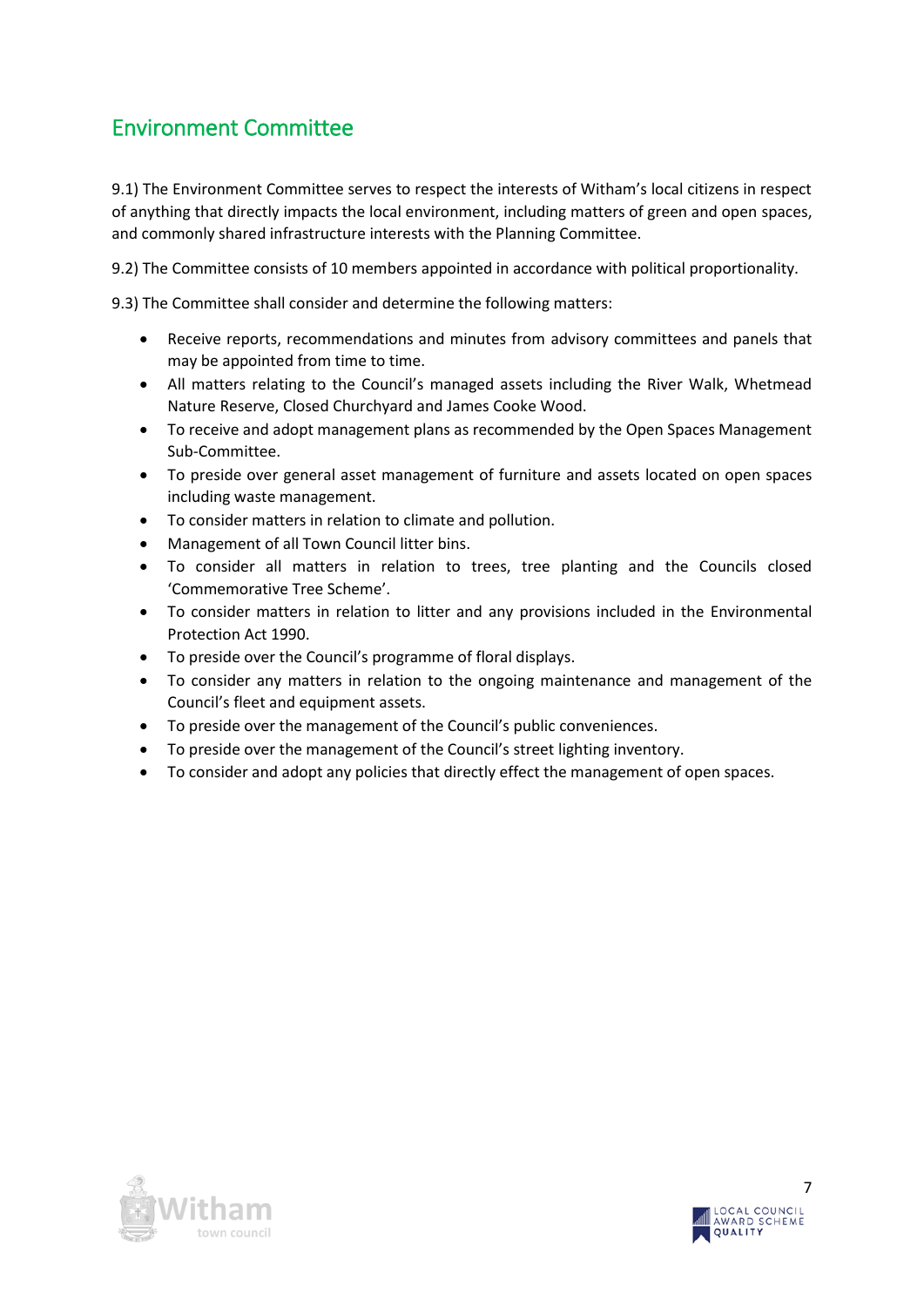# <span id="page-7-0"></span>Policy & Resources Committee

10.1) The Policy & Resources Committee serves to oversee the Council's financial position including matters relating to the management of budgets, reserves and cashflow. The committee is responsible for scrutiny and oversight of policies and making recommendations to the Council for amendments in Standing Orders & Financial Regulations.

10.2) The Committee consists of 10 members appointed in accordance with political proportionality.

- All matters of policy adoption, amendment and approval, save for where a policy area is delegated to another committee or presided over by Full Council.
- Receipt of all budget reports for all standing committees.
- Receipt of cashbooks and bank reconciliations.
- Management and consideration of Town Council publications.
- Matters relating to the Mayor's Appeal.
- Receipt of relevant proposals for instructions and reports.
- All matters concerning income and expenditure in general, including analysis of the Council's long-term financial picture.
- Periodic review of the Council's 'Earmarked Reserves' and receipt of EMR reports.
- Scrutiny of administrative practice and deployment of resource.
- Matters relating to the Council's income including investment and hall hire returns.



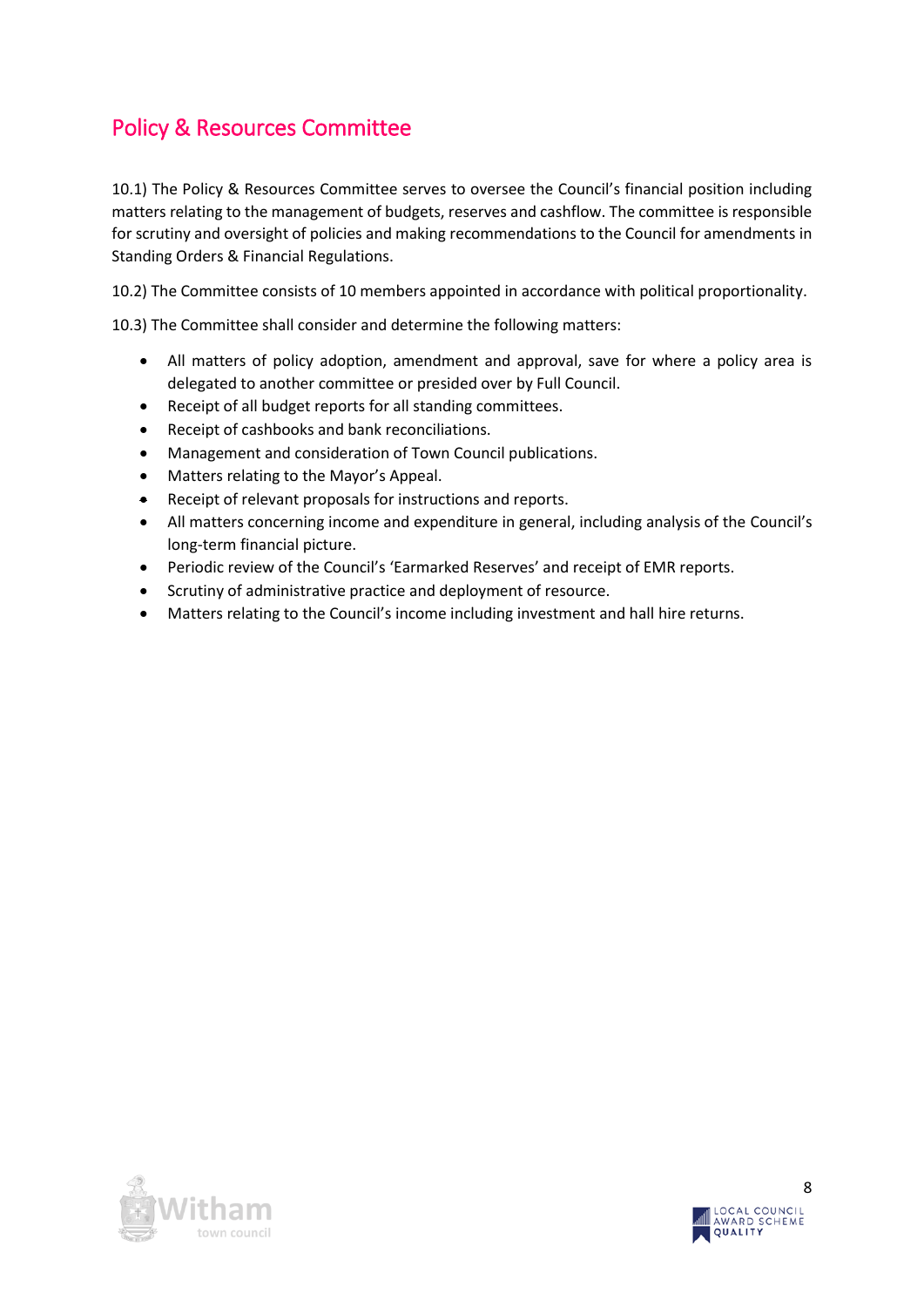# <span id="page-8-0"></span>Staffing & Accommodation Sub-Committee

11.1) The Staffing & Accommodation Sub-Committee serves to oversee matters relating to employment and staff member circumstances. Members who serve on this committee are party to sensitive, personal and confidential information and must take care to maintain confidence at all times. This sub-committee reports to the Policy & Resources Committee.

11.2) The Committee consists of 6 members appointed in accordance with political proportionality.

11.3) The Committee shall consider and determine the following matters:

- Receipt of a regular Performance & Monitoring Report from the Town Clerk as to staff morale, progress and project delivery.
- Welfare and reasonable adjustments for staff.
- Matters of long-term absence.
- All matters of a recruitment nature in accordance with the Recruitment Practice Note.
- Employment disputes and executive disciplinary measures as per the Staff Handbook.
- Receipt of Town Clerk's recommendations from the Annual Appraisal Process.
- Adoption of specific policies in relation to personnel matters.
- Review of the Council's Pay Policy Statement.
- Review of the Employer's LGPS Discretions policy.
- Review of the Staff Handbook.
- Scrutiny of the Town Clerk's performance and decision taking in relation to staff matters.

#### <span id="page-8-1"></span>Open Spaces Management Sub-Committee

12.1) The Open Spaces Management Sub-Committee serves to oversee matters relating to the day to day management of all Council open spaces, and wider environment related issues to uncontrolled spaces. The group is also responsible for the creation and review of management plans. This Subcommittee reports to the Environment Committee. Duties include:

- Oversight of all key operations of Open Spaces under the control of the Town Council, including proposing new ideas and initiative.
- Considering wider projects and producing reports for consideration and endorsement by the Environment Committee.
- Composition and review of all management plans.
- Compliance with Green Flag Awards and government guidance.
- Review of the Council's open spaces strategies in general.
- Consideration of representations received from the public in relation to open spaces.
- Oversight of officer decisions and maintenance programme encompassing duties in relation to litter and general horticultural work including grass cutting regimes and street furniture maintenance (excluding highways street furniture and bus shelters).



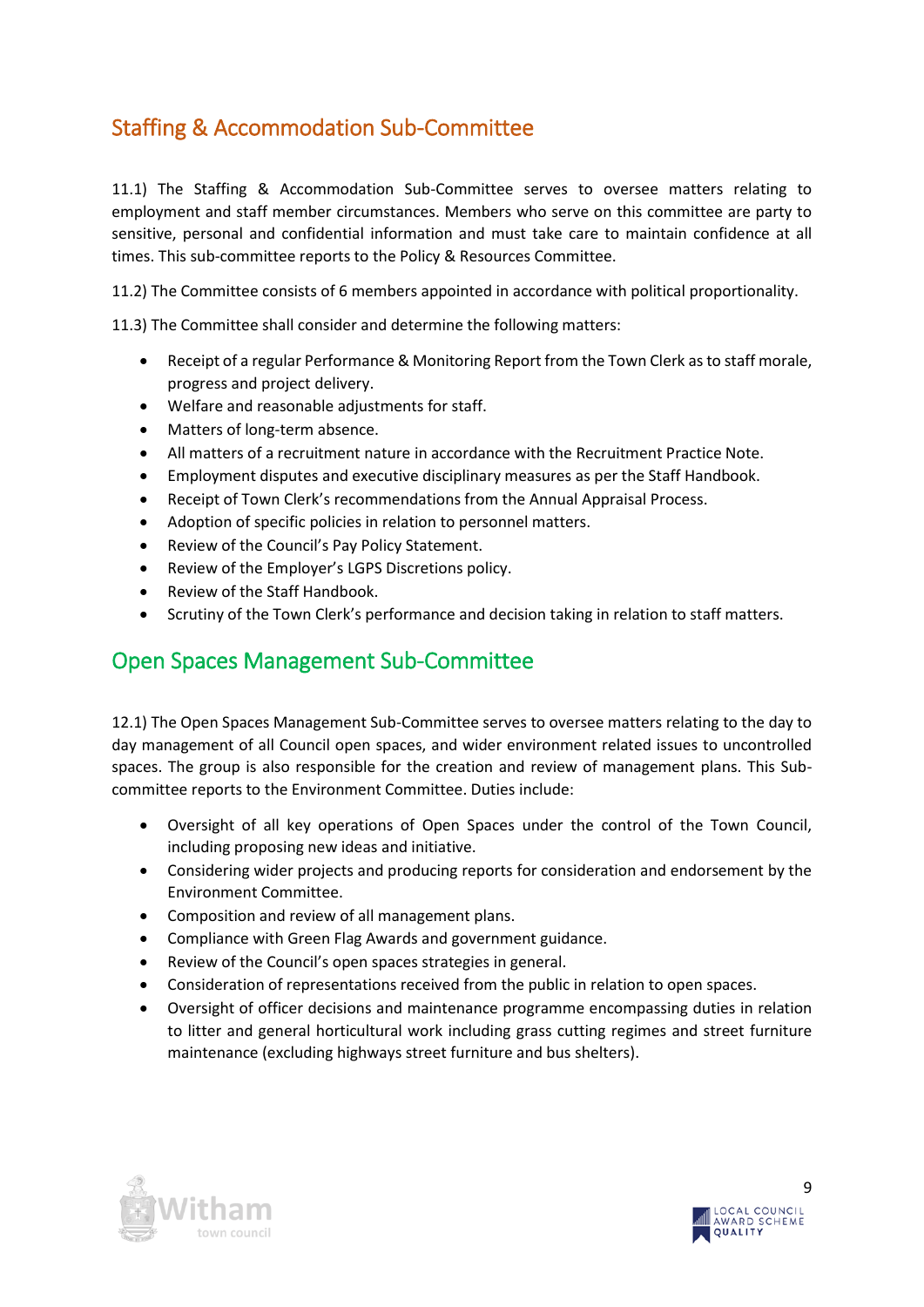# <span id="page-9-0"></span>Estimates Sub-Committee

13. 1) The Estimates Sub-Committee convenes once per year in January as part of the annual budgeting process to review all committee budget bids and perform a full oversight exercise of proposed draft budgets against assets, reserves and long-term financial forecasts and projections to ensure that the final budget recommendation to Full Council is evidenced, robust and fit for purpose. Duties include:

- Production and recommendation of a summary budget proposal to Full Council.
- Creation of a budget summary presentation and justification to be delivered to the Full Council budget-setting meeting.
- Recommendation of a precept level and band D calculation.
- Analysis of three-year financial forecasts against proposed business plans to ensure suggested finance levels are in accordance with business plan proposals.
- Review of all past committee expenditure to identify spending patterns, trends and areas doe efficiency and improvements.
- Production of a three-year finance projection and projected reserve levels
- Review of the draft corporate strategy.